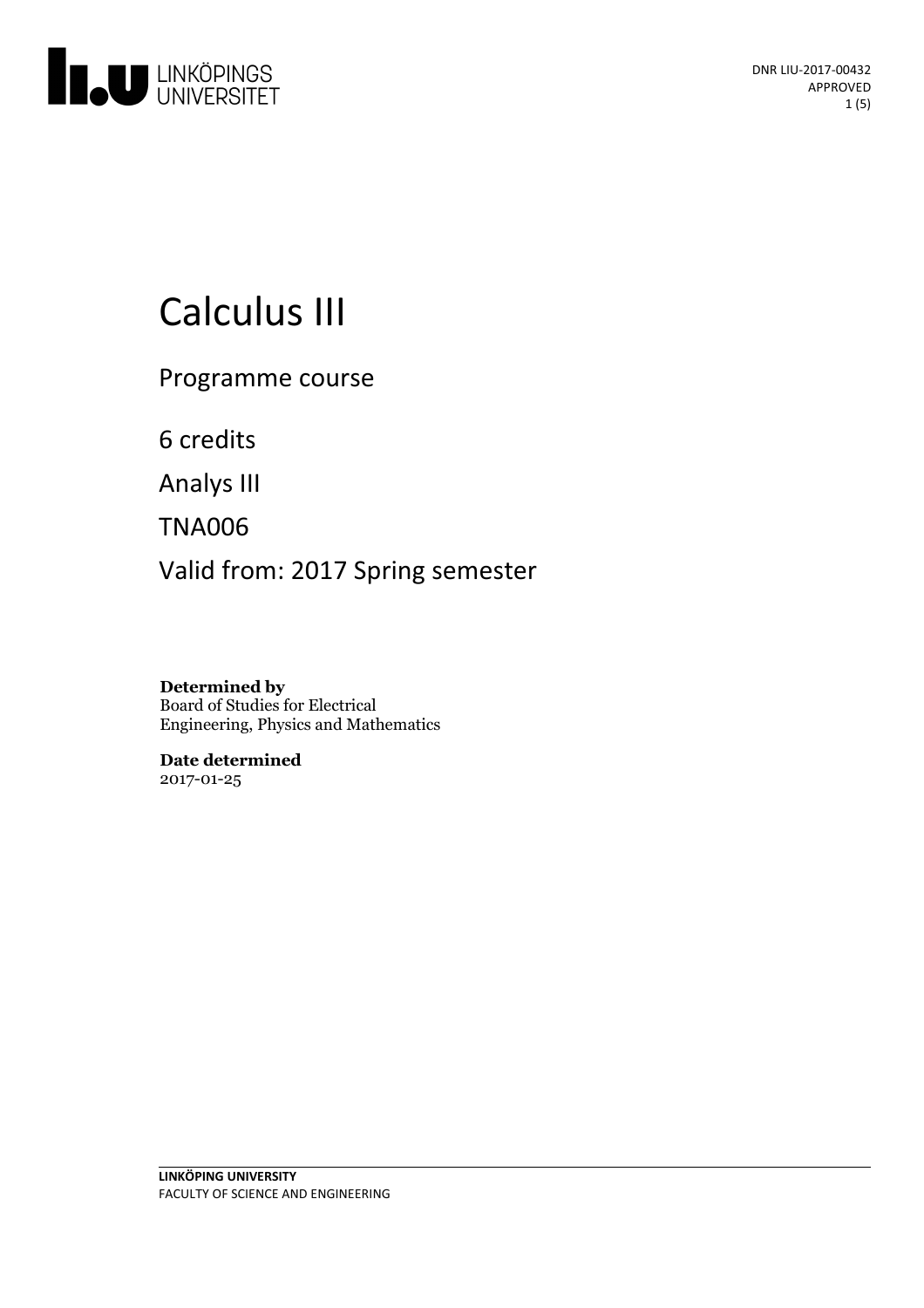# Main field of study

Mathematics, Applied Mathematics

Course level

First cycle

# Advancement level

 $G_1X$ 

# Course offered for

- Electronics Design Engineering, M Sc in Engineering
- Communications, Transport and Infrastructure, M Sc in Engineering
- Media Technology and Engineering, M Sc in Engineering
- Civil Engineering, B Sc in Engineering

# Entry requirements

Note: Admission requirements for non-programme students usually also include admission requirements for the programme and threshold requirements for progression within the programme, or corresponding.

# Prerequisites

Calculus I-II and Linear algebra, or similar courses.

# Intended learning outcomes

This course is <sup>a</sup> continuation of the first year course in single variable calculus. Consequently, the aims are similar: to give students an understanding of mathematical concepts and familiarity with mathematical methods of analysis. Here, these aims relate to the treatment of functions of several variables which arise in all branches of physics and engineering. Students will be expected to be able to do the following after completing this course:

- $\bullet$  handle multivariable functions, e.g. to be able to determine limits,  $\bullet$  decide if a function is continuous and differentiable, determine partial
- derivatives and use the chain rule for transforming and solving partial differential equations
- solve global and local maximum and minimum problems, with and without
- constaints.<br>• quote and explain definitions of concepts like limit, contiuity, partial<br>derivative. differentiability. gradient. tangent plane. multiple integrals.
- explain and use central theorems like the implicit function theorem, calculate double and triple integrals, derive expressions for area and volumes using multiple integrals.

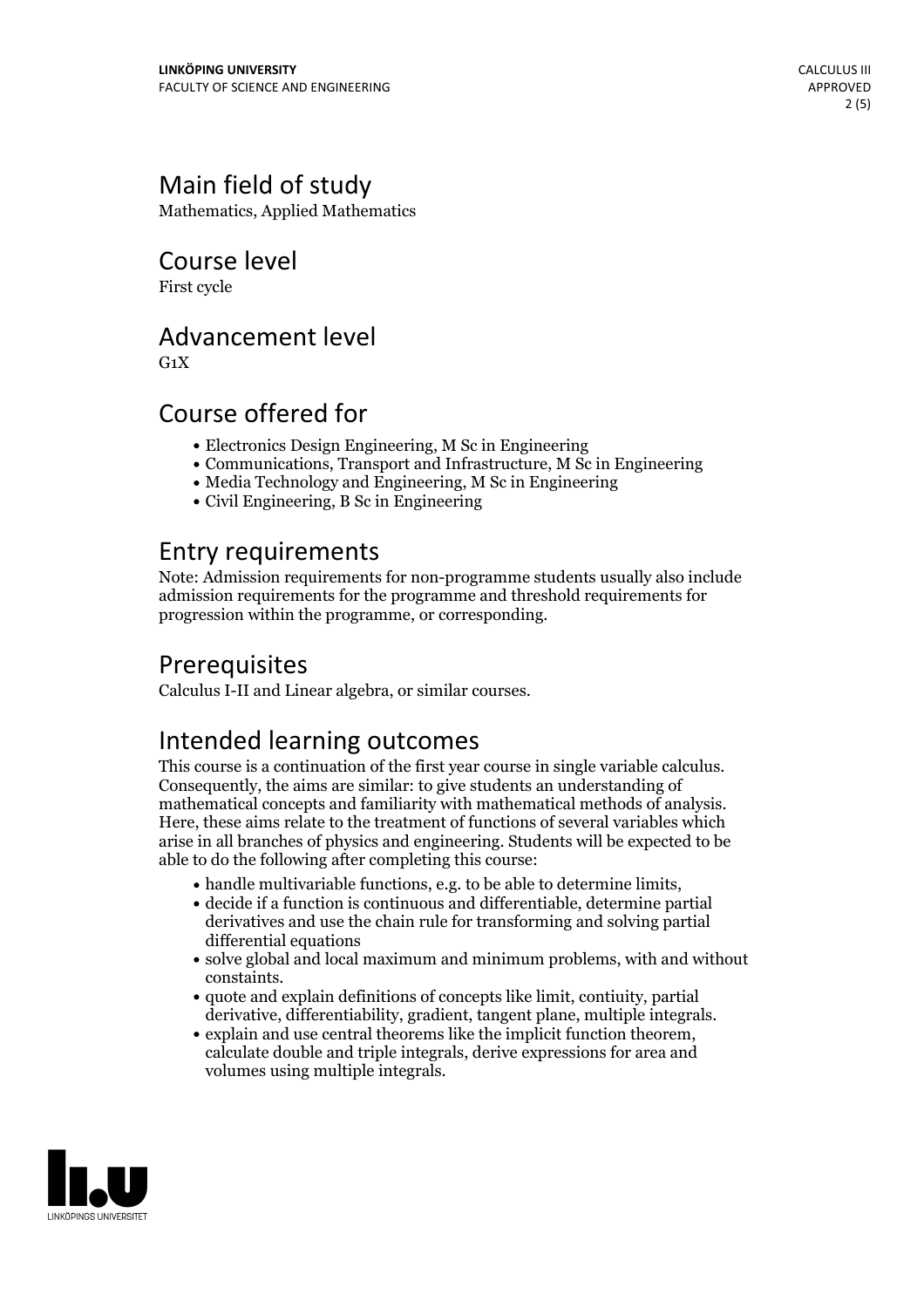Course content<br>Functions of several variables. Limits and continuity. Partial derivative, the gradient, directional derivative and differential. Tangent plane and linearization. The chain rule. Taylor's formula. Vector-valued functions, the Jacobian matrix and the Jacobian. Implicit differentiation and implicit functions. Local and global maxima and minima. Finding of maxima and minima with and without constraints. Double and triple integrals. Iterated integrals. Change ofvariables. Space curves.

# Teaching and working methods

The course is given in the form of lectures, tutorials, tests and a final examination.

# Examination

| TEN <sub>1</sub> | Written examination | 6 credits | U, 3, 4, 5 |
|------------------|---------------------|-----------|------------|
| KTR1             | Written test        | o credits | U.G        |

# Grades

Four-grade scale, LiU, U, 3, 4, 5

# Other information

Supplementary courses: Vector analysis, Applied transform theory, Optimization, Statistics and Probability Theory.

## Department

Institutionen för teknik och naturvetenskap

# Director of Studies or equivalent

George Baravdish

# Examiner

Olof Svensson

# Course website and other links

<http://www2.itn.liu.se/utbildning/kurs/>

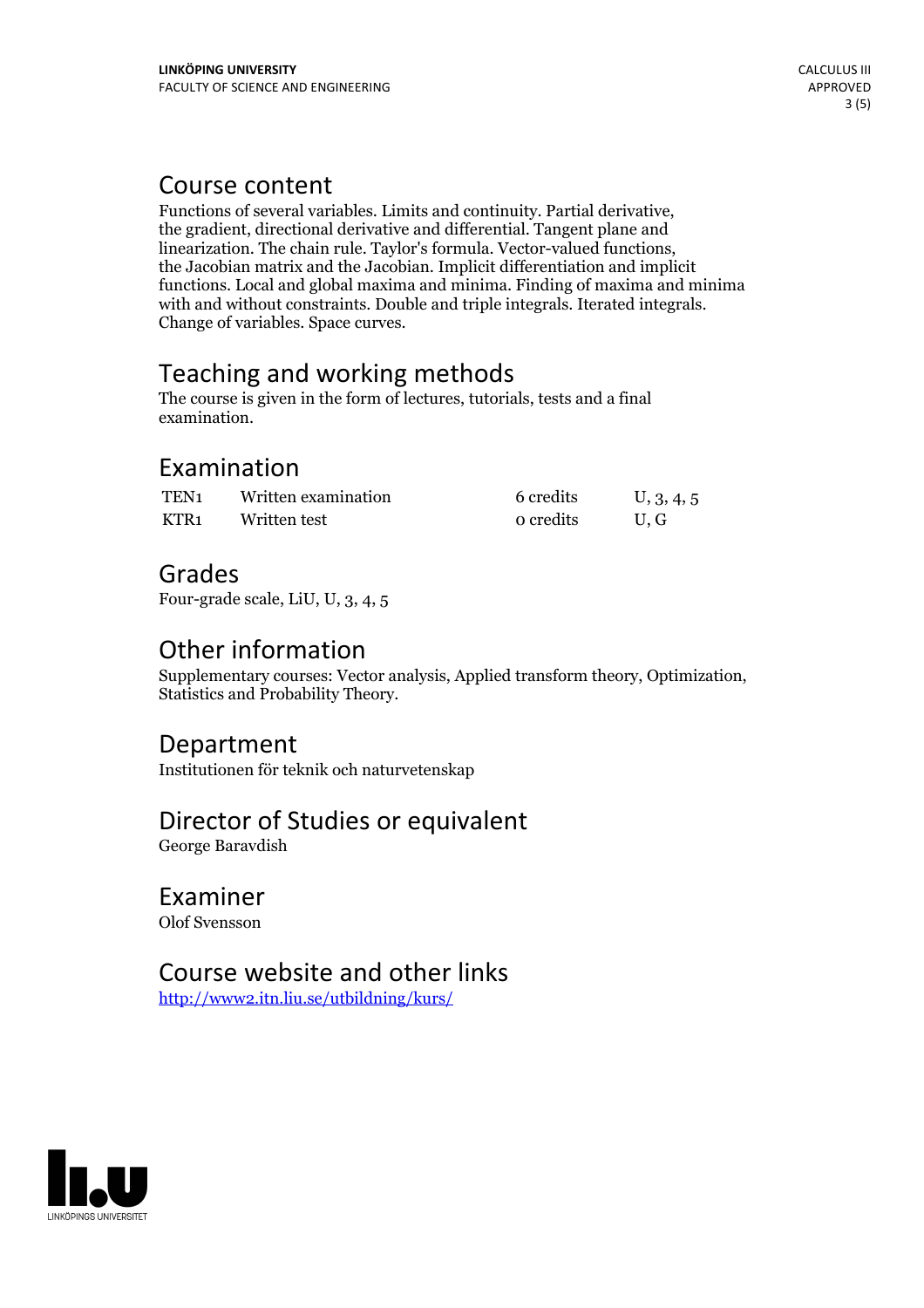# Education components

Preliminary scheduled hours: 50 h Recommended self-study hours: 110 h

# Course literature

### **Additional literature**

#### **Books**

Persson, A, Böiers, L-C, *Analys i flera variabler* Studentlitteratur.

#### **Compendia**

Problemsamling för kursen TNA006